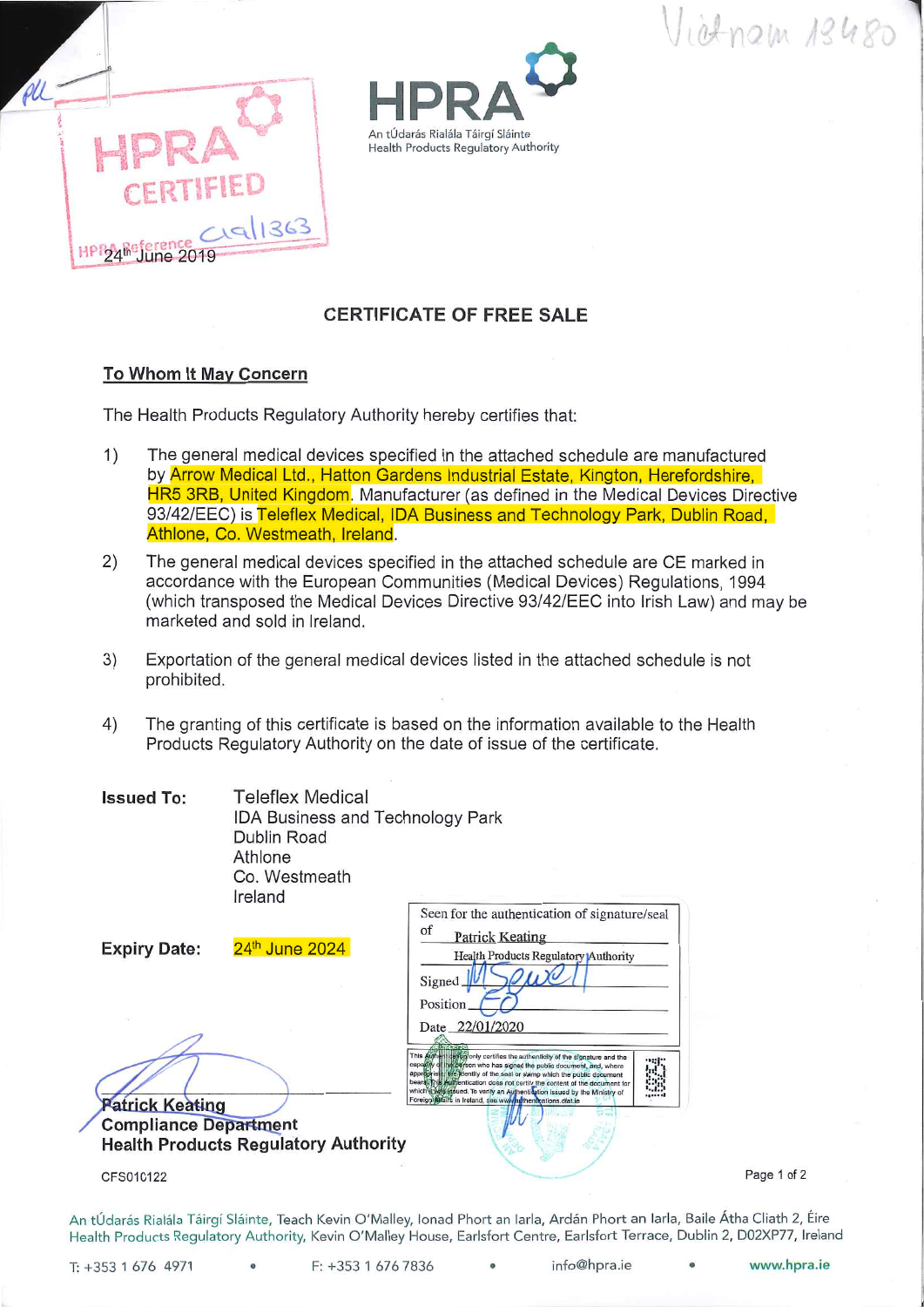| CHỨNG NHÀN / HỢP PHÁP HÓA LÃNH SỰ<br><b>CONSULAR AUTHENTICATION</b>  |  |  |  |  |
|----------------------------------------------------------------------|--|--|--|--|
| 1. Quốc gia:<br>Việt Nam<br>Country<br>Giấy tờ, tài liêu này         |  |  |  |  |
| This public document                                                 |  |  |  |  |
| <b>Matthew Sewell</b><br>2. do Ông (Bà):<br>ký<br>has been signed by |  |  |  |  |
| 3. với chức danh:<br>Cán bộ lãnh sự                                  |  |  |  |  |
| acting in the capacity of                                            |  |  |  |  |
| 4. và con dấu của Bộ Ngoại giao và Thương mại Ai-len                 |  |  |  |  |
| bears the stamp of                                                   |  |  |  |  |
| được chứng nhân / hợp pháp hóa lãnh sự<br>Certified                  |  |  |  |  |
| London<br>5. tai<br>6. Ngày 30/01/2020                               |  |  |  |  |
| at<br>the                                                            |  |  |  |  |
| 7. Cơ quan cấp: Đại sứ quán Việt Nam tại VQ Anh và CH Ai-len         |  |  |  |  |
| by                                                                   |  |  |  |  |
| 8. Số: 420                                                           |  |  |  |  |
| ET NAM TAI                                                           |  |  |  |  |
| tên và đóng dấu                                                      |  |  |  |  |
| Signature and seal/stamp                                             |  |  |  |  |
| Bi thư thin nhất                                                     |  |  |  |  |
| <b>Pirst Secretary</b>                                               |  |  |  |  |
|                                                                      |  |  |  |  |
| Nguyễn Diêu Hà                                                       |  |  |  |  |
| ns ive                                                               |  |  |  |  |
|                                                                      |  |  |  |  |
|                                                                      |  |  |  |  |